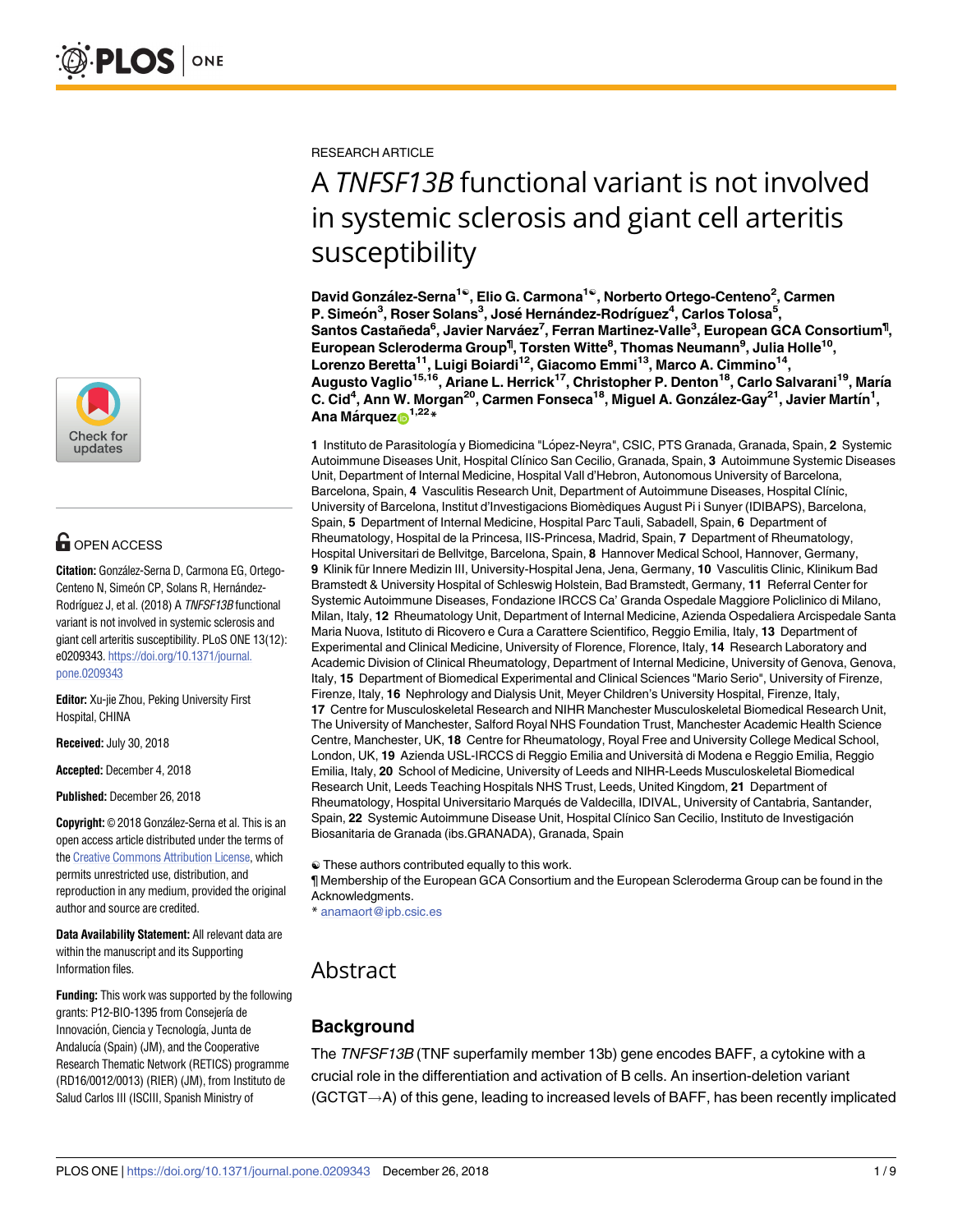<span id="page-1-0"></span>

Economy, Industry and Competitiveness). AM is recipient of a Miguel Servet fellowship (CP17/ 00008) from ISCIII (Spanish Ministry of Economy, Industry and Competitiveness) (AM).

**Competing interests:** The authors declare that they have no competing interests.

in the genetic predisposition to several autoimmune diseases, including multiple sclerosis, systemic lupus erythematosus, and rheumatoid arthritis. Based on the elevated levels of this cytokine found in patients with giant cell arteritis (GCA) and systemic sclerosis (SSc), we aimed to assess whether this functional variant also represents a novel genetic risk factor for these two disorders.

#### **Methods**

A total of 1,728 biopsy-proven GCA patients from 4 European cohorts, 4,584 SSc patients from 3 European cohorts and 5,160 ethnically-matched healthy controls were included in the study. The single nucleotide polymorphism (SNP) rs374039502, which colocalizes with the genetic variant previously implicated in autoimmunity, was genotyped using a custom TaqMan assay. First, association analysis was conducted in each independent cohort using χ2 test in Plink (v1.9). Subsequently, different case/control sets were meta-analyzed by the inverse variance method.

#### **Results**

No statistically significant differences were found when allele distributions were compared between cases and controls for any of the analyzed cohorts. Similarly, combined analysis of the different sets evidenced a lack of association of the rs374039502 variant with GCA (P = 0.421; OR (95% CI) = 0.92 (0.75–1.13)) and SSc (P = 0.500; OR (95% CI) = 1.05 (0.91– 1.22)). The stratified analysis considering the main clinical subphenotypes of these diseases yielded similar negative results.

#### **Conclusion**

Our data suggest that the TNFSF13B functional variant does not contribute to the genetic network underlying GCA and SSc.

## **Introduction**

Autoimmune diseases are complex disorders caused for the combined effect of both environmental and polygenic risk factors. In recent years, genetic studies have identified hundreds of *loci* implicated in the susceptibility of immune-mediated conditions, many of which are shared by different diseases, thus highlighting the existence of shared pathogenic mechanisms in autoimmunity [[1](#page-7-0)].

In this regard, a genetic variant of the *TNFSF13B* (TNF superfamily member 13b) gene has been recently involved in the susceptibility to several autoimmune disorders, including multiple sclerosis (MS), rheumatoid arthritis (RA), and systemic lupus erythematosus (SLE) [\[2\]](#page-7-0). *TNFSF13B* encodes BAFF (B-cell activating factor), a cytokine belonging to the tumor necrosis factor (TNF) ligand family with a key role in the differentiation and activation of B cells [\[3\]](#page-7-0). The *TNFSF13B* autoimmune-associated variant is an insertion-deletion (GCTGT $\rightarrow$ A) that creates a shorter 3' UTR transcript lacking a miRNA binding site. This leads to higher levels of soluble BAFF, which results in an increased number of B cells and a reduction of the circulating monocytes [\[2\]](#page-7-0). Interestingly, recent studies have described increased levels of BAFF in giant cell arteritis (GCA)  $[4, 5]$  $[4, 5]$  $[4, 5]$  $[4, 5]$  and systemic sclerosis (SSc) patients  $[6]$  $[6]$ . Specifically, in GCA,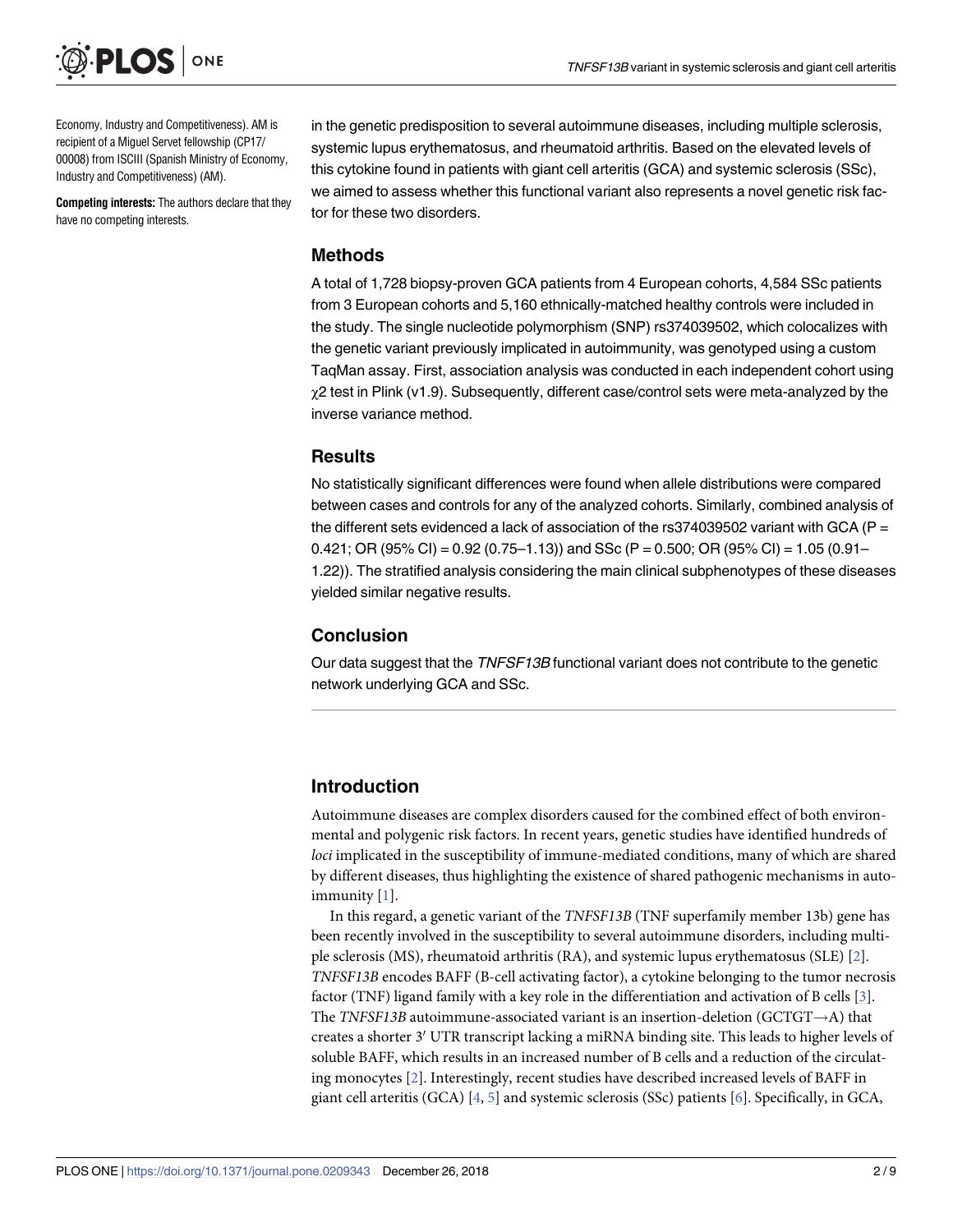<span id="page-2-0"></span>serum BAFF levels appeared to be positively correlated with disease activity and inversely correlated with circulating B cell number [[4](#page-7-0), [5](#page-7-0)]. Regarding SSc, it has been demonstrated that patients showing IFN type I signature had higher monocyte BAFF mRNA levels [\[7\]](#page-7-0). In addition, BAFF has also been implicated in the production of both IgG and IL6 by B cells [[8](#page-7-0)] and collagen by dermal fibroblasts in SSc patients [\[9](#page-7-0)], thus contributing to the inflammatory and fibrotic processes occurring in this disorder.

Taking this into account, we decided to investigate for first time the possible implication of the *TNFSF13B* functional variant in GCA and SSc by analyzing the largest cohorts of patients with these two diseases so far.

#### **Materials and methods**

#### **Study population**

A total of 1,728 biopsy-proven GCA patients, 4,584 SSc patients, and 5,160 ethnically-matched healthy controls, all of them of European origin, were included in the study. Additional information about the case/control sets included in the analysis is provided in Table 1.

Approval from the Comité de Bioética del Consejo Superior de Investigaciones Científicas and the local ethical committees of the different participating centers (Hospital Vall d'Hebron, Hospital Clinic, Hospital Universitario de Bellvitge, Hospital del Mar, Hospital General de Granollers, Hospital de la Santa Creu i Sant Pau, Hospital Universitari Arnau de Vilanova, Consorci Corporació Sanitària Parc Taulí de Sabadell, Hospital Universitario MútuaTerrassa, Hospital Universitario A Coruña, Hosptal Xeral-Calde, Complejo Hospitalario Universitario de Vigo, Hospital A´lvaro Cunqueiro, Hospital Carlos Haya, Hospital Virgen de la Victoria, Hospital Regional de Málaga, Hospital Reina Sofía, Hospital Clínico Universitario San Cecilio, Hospital Vírgen de las Nieves, Hospital Vírgen del Rocío, Hospital 12 de octubre, Hospital Clínico San Carlos, Hospital Gregorio Marañón, Hospital La Paz, Hospital La Princesa, Hospital Ramón y Cajal, Hospital Universitario HM Sanchinarro, Hospital Puerta de Hierro, Hospital de Cruces, Hospital Universitario de Galdakao, Hospital Virgen del Camino, Hospital Central de Asturias, Hospital Marqués de Valdecilla, Hospital Universitario Doctor Peset, Hospital La Fé, Hospital Clínico Universitario Lozano Blesa, Hospital Universitario Miguel Servet, Hospital de Son Llàtzer, Hospital Universitario de Canarias, ASST Degli Spedali Civili Di Brescia, Fondazione IRCCS Ca' Granda Ospedale Maggioire Policlinico di Milano, Università degli Studi di Verona, Ospedale Torrette di Ancona, Azienda Ospedaliera ASMN, University Hospital of Parma, University of Genova, Catholic University of Sacred Heart, Ospedali Riuniti, Università Vita-Salute San Raffaele, University of Firenze, Robert-Bosch-Hospital, Hannover Medical School, University of Luebeck, University of Jena, Leeds Teaching

|         | <b>GCA</b> |            | <b>SSc</b>                                        |                          |                  | Controls                                          |       |                   |                                                   |
|---------|------------|------------|---------------------------------------------------|--------------------------|------------------|---------------------------------------------------|-------|-------------------|---------------------------------------------------|
|         | N          | Female (%) | Age <sup>a</sup><br>$(\text{mean} \pm \text{SD})$ | N                        | Female<br>$(\%)$ | Age <sup>a</sup><br>$(\text{mean} \pm \text{SD})$ | N     | Female<br>(%)     | Age <sup>a</sup><br>$(\text{mean} \pm \text{SD})$ |
| Spain   | 891        | 63.0       | $83.62 \pm 8.71$                                  | 2,086                    | 89.5             | $61.76 \pm 15.10^b$                               | 3,200 | 68.1              | $45.15 \pm 11.75$                                 |
| Italy   | 326        | 80.2       | $79.04 \pm 7.09^b$                                | 1,105                    | 90.6             | $58.64 \pm 15.53$                                 | 1,118 | 44.8 <sup>b</sup> | $51.12 \pm 14.53$ <sup>b</sup>                    |
| Germany | 186        | 78.9       | $67.53 \pm 8.84$                                  | $\overline{\phantom{a}}$ |                  | $\overline{\phantom{a}}$                          | 470   | 56.0 <sup>b</sup> | $55.32 \pm 6.96$                                  |
| UK      | 325        | 69.2       | $72.90 \pm 7.36$                                  | 1,393                    | 85.2             | $63.97 \pm 14.39^b$                               | 372   | 44.5              | $43.57 \pm 8.23^{\rm b}$                          |
| Total   | 1,728      |            |                                                   | 4,584                    |                  |                                                   | 5,160 |                   |                                                   |

**Table 1. Case/control sets included in the present study.**

<sup>a</sup> Age at the sample collection

 $<sup>b</sup>$  Data available for less than 60% of individuals.</sup>

<https://doi.org/10.1371/journal.pone.0209343.t001>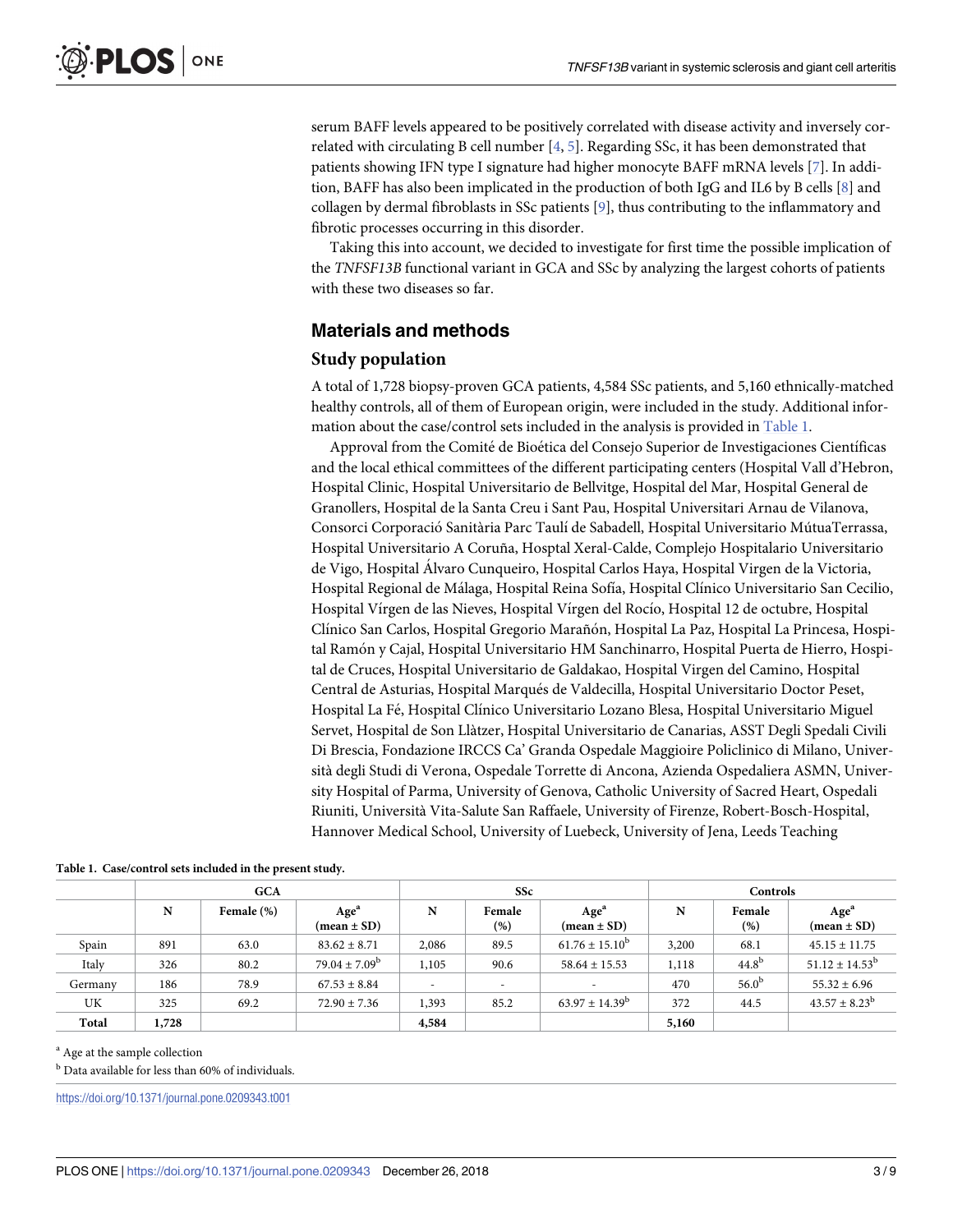<span id="page-3-0"></span>Hospitals NHS Trust, Southend University Hospital NHS Foundation Trust, Ipswich Hospital NHS Trust, King's College London, University of Glasgow, Newcastle University, Royal Free and University College Medical School, University of Manchester) and informed written consent from all participants were obtained in accordance with the tenets of the Declaration of Helsinki.

GCA patients had a positive temporal artery biopsy (disruption of the internal elastic laminae with infiltration of mononuclear cells into the arterial wall with or without multinucleated giant cells) and fulfilled the 1990 American College of Rheumatology (ACR) classification criteria [[10](#page-7-0)]. SSc patients fulfilled the 1980 ACR preliminary classification criteria for the disease [\[11\]](#page-8-0) or exhibited at least 3 of 5 features of CREST syndrome (calcinosis, Raynaud's phenomenon, esophageal dysmotility, sclerodactyly, telangiectasias).

Patients with GCA were stratified according to the presence/absence of the main clinical phenotypes of the disease, polymyalgia rheumatica, jaw claudication, and visual manifestations (transient visual loss including amaurosis fugax, permanent visual loss, or diplopia). SSc patients were stratified according to the extent of skin involvement and autoantibody status as limited cutaneous SSc (lcSSc), diffuse cutaneous SSc (dcSSc), positive for anticentromere antibodies (ACA), and positive for antitopoisomerase antibodies (ATA).

#### **Genotyping methods**

Genomic DNA was extracted from peripheral white blood cells using standard procedures. All individuals were genotyped for the single nucleotide polymorphism (SNP) rs374039502 (1099T*>*A), which colocalizes with the insertion/deletion variant previously implicated in autoimmunity, using a TaqMan allelic discrimination custom assay (ID: AH0JGPG) with the following primers: forward 5'-*GACAGCATCCCGGTTTTCATTTTAT*-3' and reverse 5'-*TG TAAACTGTTAAATGAAGTAAACAGTTAAAACTGA*-3'. Genotyping was performed in a 7900HT Fast Real-time polymerase chain reaction system (Applied Biosystems, Foster City, CA, USA).

#### **Statistical analysis**

The overall statistical power of the analysis was calculated using CaTS ([http://www.sph.umich.](http://www.sph.umich.edu/csg/abecasis/CaTS/) [edu/csg/abecasis/CaTS/](http://www.sph.umich.edu/csg/abecasis/CaTS/)). Hardy–Weinberg equilibrium (HWE) was tested at a significance level of 0.05. The statistical analysis to compare allelic distributions was carried out using  $\chi^2$ test in Plink (v1.9) [\(https://www.cog-genomics.org/plink2](https://www.cog-genomics.org/plink2)). Then, results from the different cohorts were combined using inverse variance weighted meta-analysis under a fixed-effects model. Heterogeneity of the ORs across cohorts was assessed using Cochran's Q test. Odds ratios (OR) and 95% confidence intervals (CI) were obtained according to Woolf's method. Pvalues *<*0.05 were considered statistically significant.

#### **Results**

Genotyping success rate was higher than 95%. Genotypic frequencies did not deviate from HWE.

Results of the association analysis of each individual case/control set and the combined analysis are shown in Tables [2](#page-4-0) and [3.](#page-4-0) First, allele frequencies were compared between cases and controls for each independent cohort. Regarding GCA, a trend for association was observed in the German population (186 cases and 470 controls;  $p = 0.069$ ); however, no significant association was found for any of the remaining case/control sets, despite of the higher sample size and allele frequency of both the Spanish (891 cases and 3,200 controls) and Italian (326 cases and 1,118 controls) cohorts ([Table](#page-4-0) 2).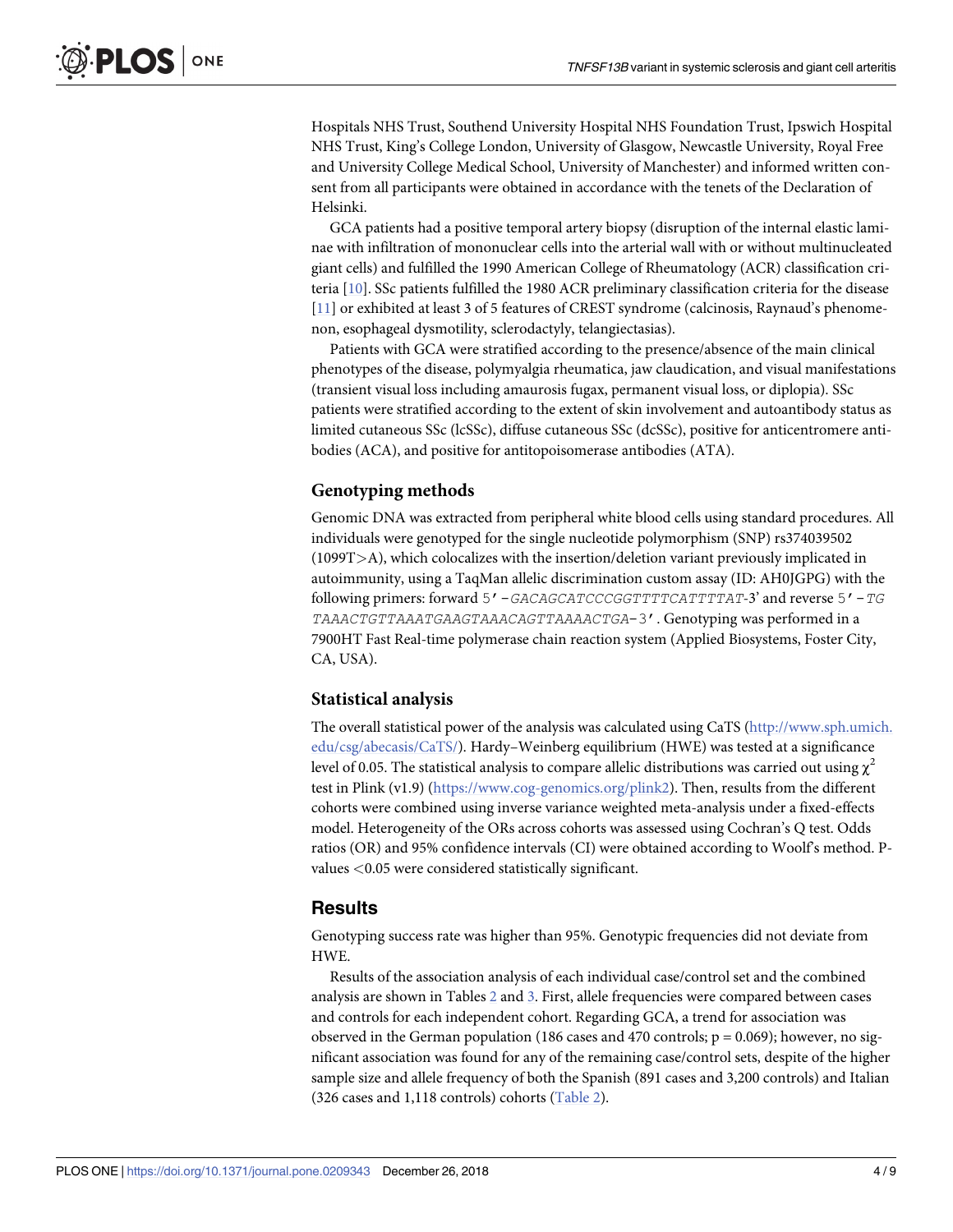<span id="page-4-0"></span>

|                       |                          | Genotype, $N$ $(\%)$ |            |              |            | Allele test |                    |
|-----------------------|--------------------------|----------------------|------------|--------------|------------|-------------|--------------------|
| Cohort                | Subgroup $(N)$           | <b>TT</b>            | TA         | AA           | <b>MAF</b> | P-value     | OR [95% CI]*       |
| Spain                 | Controls $(n = 3,200)$   | 10(0.31)             | 249 (7.78) | 2941 (91.91) | 4.20       | 0.170       | $0.82$ [0.62-1.09] |
|                       | $GCA (n = 891)$          | 0(0)                 | 62(6.96)   | 829 (93.04)  | 3.48       |             |                    |
| Italy                 | Controls $(n = 1,118)$   | 3(0.27)              | 125(11.18) | 990 (88.55)  | 5.86       | 0.533       | $0.88$ [0.59-1.30] |
|                       | $GCA (n = 326)$          | 0(0)                 | 34(10.43)  | 292 (89.57)  | 5.21       |             |                    |
| Germany               | Controls $(n = 470)$     | 0(0)                 | 19(4.04)   | 451 (95.96)  | 2.02       | 0.069       | $1.89$ [0.94-3.82] |
|                       | $GCA (n = 186)$          | 0(0)                 | 14(7.53)   | 172 (92.47)  | 3.76       |             |                    |
| UK                    | Controls $(n = 372)$     | 0(0)                 | 17(4.57)   | 355 (95.43)  | 2.28       | 0.977       | $1.01$ [0.50-2.00] |
|                       | $GCA (n = 325)$          | 0(0)                 | 15(4.62)   | 310 (95.38)  | 2.31       |             |                    |
| Overall meta-analysis | Controls ( $n = 5,160$ ) |                      |            |              |            | 0.421       | $0.92$ [0.75-1.13] |
|                       | $GCA (n = 1,728)$        |                      |            |              |            |             |                    |

#### [Table](#page-3-0) 2. Association analysis of the TNFSF13B rs374039502 variant in four independent GCA cohorts and meta-analysis.

GCA, giant cell arteritis; MAF, minor allele frequency; OR, odds ratio; CI, confidence interval. � OR for the minor allele (A).

<https://doi.org/10.1371/journal.pone.0209343.t002>

On the other hand, no association of this polymorphism with SSc was observed in any of the three analyzed cohorts (Table 3).

Accordingly, when the different case/control sets were combined in a meta-analysis, a lack of association of the *TNFSF13B* variant with both diseases, GCA (P = 0.421, OR = 0.92) and SSc ( $P = 0.936$ ,  $OR = 1.00$ ), was evident (Tables 2 and 3).

Subsequently, to examine whether this polymorphism might affect specific clinical subgroups, GCA and SSc patients were stratified according to the main clinical manifestations of each disease. Again, the subphenotype analysis yielded similar negative results in each case/control set (data not shown) as well as in the meta-analysis of the different cohorts [\(S1](#page-5-0) and [S2](#page-5-0) Tables).

#### **Discussion**

Different lines of evidence suggest that BAFF plays a relevant role in the pathogenic process occurring in autoimmune disorders. Interestingly, Belimumab, a monoclonal antibody against BAFF, was recently approved for SLE treatment and is currently undergoing Phase III clinical trial in antineutrophil cytoplasmic antibody (ANCA)-associated vasculitis. Genetic studies also support the role of this cytokine in SLE, MS and RA. In this regard, a *TNFSF13B*

#### [Table](#page-3-0) 3. Association analysis of the TNFSF13B rs374039502 variant in three independent SSc cohorts and meta-analysis.

|                       |                          |           | Genotype, $N$ $(\%)$ |              |            | Allele test |                    |
|-----------------------|--------------------------|-----------|----------------------|--------------|------------|-------------|--------------------|
| Cohort                | Subgroup $(N)$           | <b>TT</b> | TA                   | AA           | <b>MAF</b> | P-value     | OR [95% CI]*       |
| Spain                 | Controls ( $n = 3,200$ ) | 10(0.31)  | 249 (7.78)           | 2941 (91.91) | 4.20       | 0.326       | $1.10$ [0.91-1.33] |
|                       | SSc $(n = 2,086)$        | 5(0.24)   | 182 (8.72)           | 1899 (91.04) | 4.60       |             |                    |
| Italy                 | Controls $(n = 1,118)$   | 3(0.27)   | 125(11.18)           | 990 (88.55)  | 5.86       | 0.822       | $0.97$ [0.75-1.25] |
|                       | SSc $(n = 1,105)$        | 5(0.45)   | 116(10.50)           | 984 (89.05)  | 5.70       |             |                    |
| UK                    | Controls $(n = 372)$     | 0(0)      | 17(4.57)             | 355 (95.43)  | 2.28       | 0.893       | $1.04$ [0.60-1.78] |
|                       | SSc $(n = 1,393)$        | 1(0.07)   | 64 (4.59)            | 1328 (95.33) | 2.37       |             |                    |
| Overall meta-analysis | Controls ( $n = 4,690$ ) |           |                      |              |            | 0.500       | $1.05$ [0.91-1.22] |
|                       | SSc $(n = 4, 584)$       |           |                      |              |            |             |                    |

SSc, systemic sclerosis; MAF, minor allele frequency; OR, odds ratio; CI, confidence interval.  $*$  OR for the minor allele (A).

<https://doi.org/10.1371/journal.pone.0209343.t003>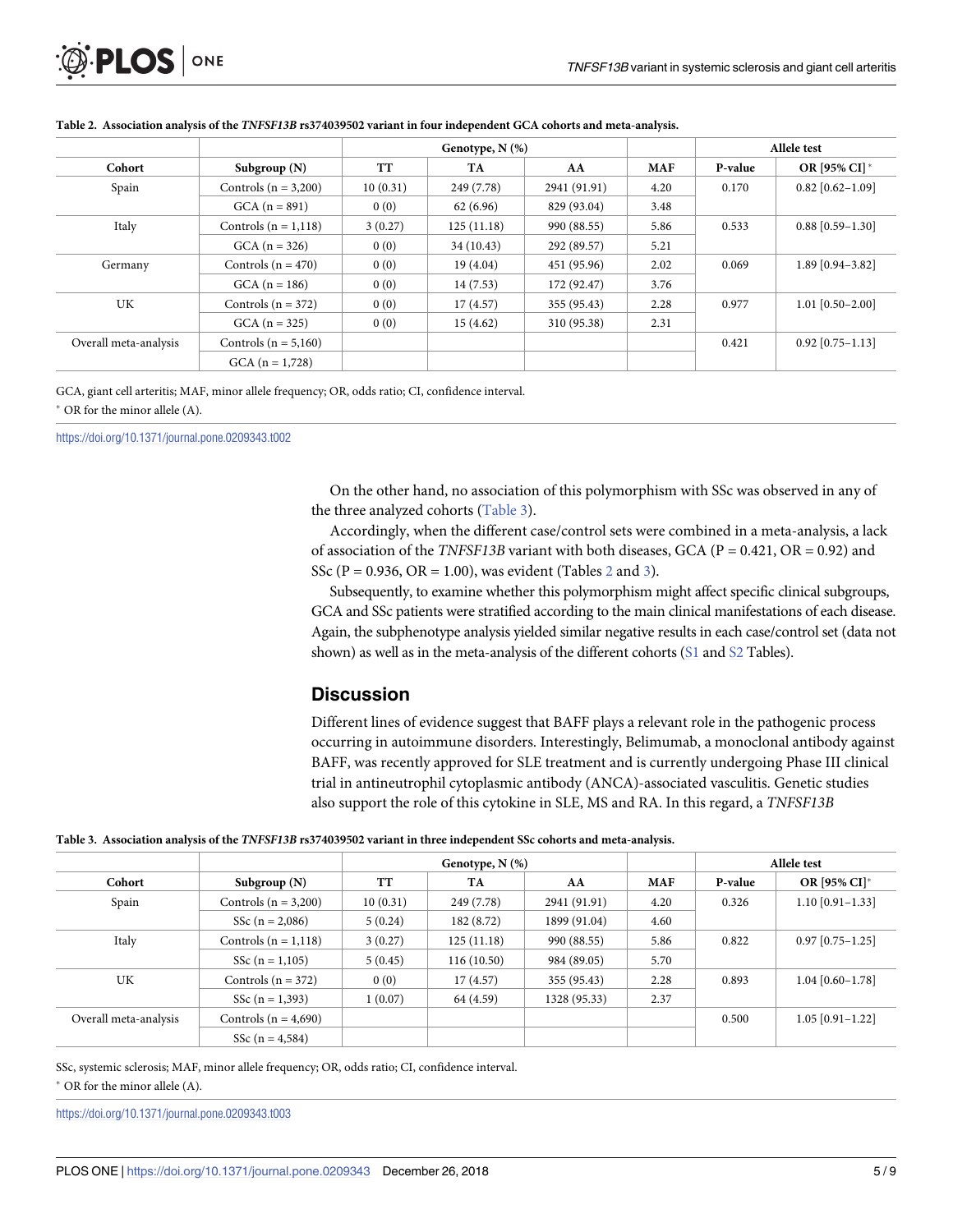<span id="page-5-0"></span>insertion-deletion variant, which leads to higher levels of BAFF, has been proposed as a common genetic risk factor in autoimmunity. Elevated levels of BAFF have been found in GCA and SSc patients, thus providing a strong rationale for the study of the *TNFSF13B* functional variant in the genetic predisposition to these disorders.

Large-scale genetic analyses have already been performed in both GCA [\[12\]](#page-8-0) and SSc [\[13\]](#page-8-0); however, since the genotyping platforms used in this kind of studies only include SNPs and small indels, the potential role of other type of genetic variants, which could help to clarify part of the missing heritability of these conditions, remains unexplored. Taking this into account, we decided to investigate the possible implication of the *TNFSF13B* functional variant in the GCA and SSc pathogenesis through a candidate gene approach. However, our data evidenced a lack of association of this genetic variant with both disorders.

Despite the low prevalence of SSc and the low frequency of the analyzed polymorphism, our study had enough statistical power to detect a similar effect to that reported for other autoimmune diseases ( $\sim 80\%$  to detect ORs previously described for MS (1.27), RA (1.24), or SLE (1.44)), therefore, it is unlikely that the lack of association observed herein was due to a type II error. With respect to GCA, although our study had enough statistical power to detect moderate effects (80% to detect an  $OR \ge 1.36$ ), a weaker effect of this variant in GCA can not be completely discarded. Nevertheless, according to the results of the meta-analysis of the different GCA cohorts, the minor allele (A) was found to have an opposite effect in this condition (OR = 0.92) compared to that previously described for other diseases. Therefore, it is unlikely that replication studies including larger sample sets result in a different outcome.

Although our data indicated that the *TNFSF13B* deletion is not involved in GCA and SSc, an implication of other polymorphisms within this locus, in low linkage disequilibrium with the variant analyzed here, can not be ruled out. However, it should be noted that no signals within this region were detected in previous large-scale genetic analyses. Another possibility is that genetic variants located in regulatory regions some distant apart of the *TNFSF13B* gene are influencing its expression.

In conclusion, in the present study we have failed to identify an association between the *TNFSF13B* functional variant previously associated with autoimmunity and two immunerelated diseases, GCA and SSc. Thus, this genetic variant does not seem to be responsible for the increased levels of BAFF found in these disorders.

#### **Supporting information**

**S1 [Table.](http://www.plosone.org/article/fetchSingleRepresentation.action?uri=info:doi/10.1371/journal.pone.0209343.s001) Results of the meta-analysis of the different GCA cohorts after stratification of patients according to their main clinical characteristics.** OR, odds ratio. PMR, polymyalgia rheumatica; JC, jaw claudication; VM, visual manifestations; OR, odds ratio. <sup>a</sup>OR for the minor allele.

(PDF)

**S2 [Table.](http://www.plosone.org/article/fetchSingleRepresentation.action?uri=info:doi/10.1371/journal.pone.0209343.s002) Results of the meta-analysis of the different SSc cohorts after stratification of patients according to their main clinical characteristics.** lSSc, limited cutaneous SSc; dSSc, diffuse cutaneous SSc; ACA, anticentromere antibodies; ATA, antitopoisomerase antibodies OR, odds ratio. <sup>a</sup>OR for the minor allele. (PDF)

#### **Acknowledgments**

The authors thank Sofía Vargas, Sonia García and Gema Robledo for their excellent technical assistance, and all the patients and healthy controls for kindly accepting their essential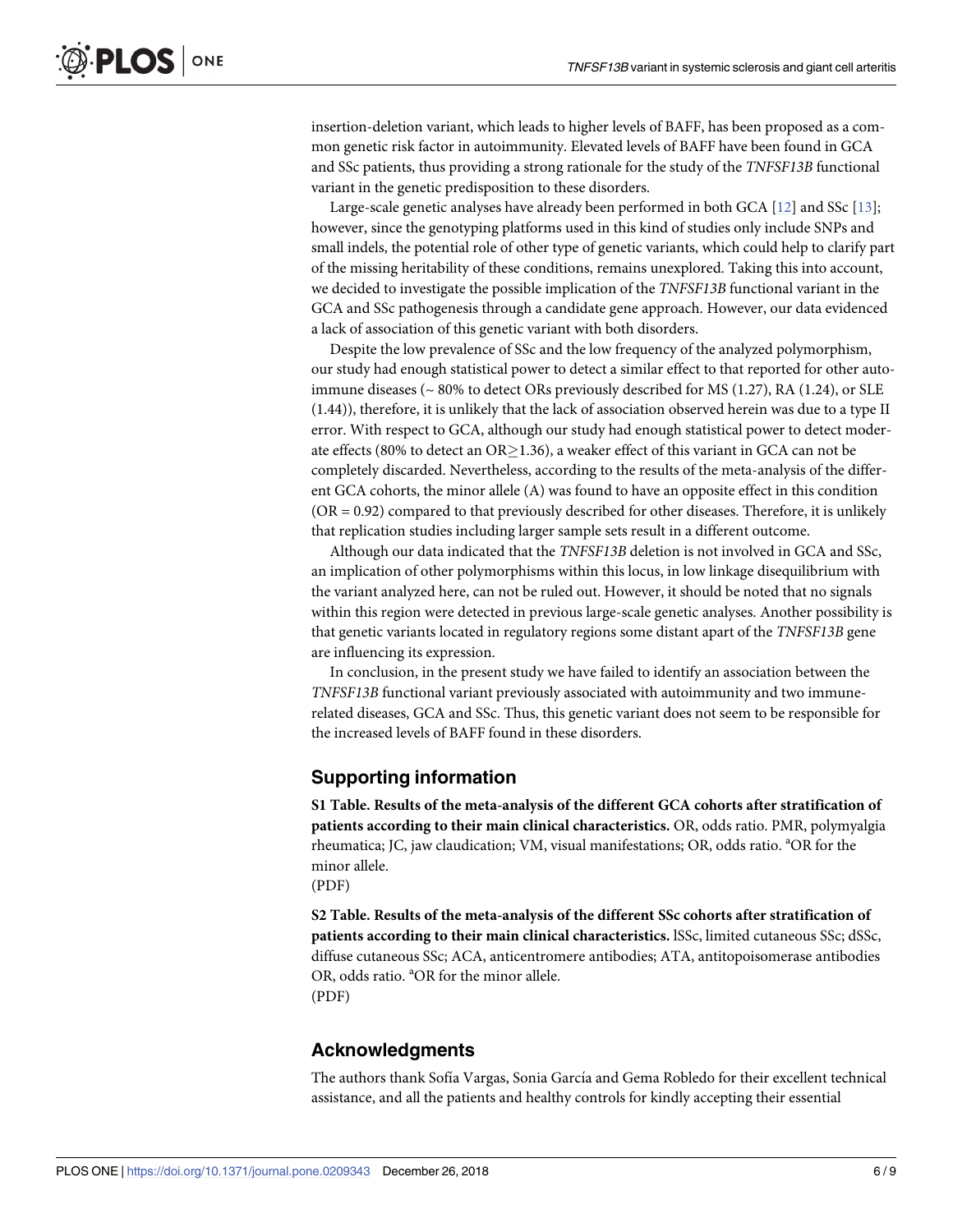collaboration. Banco Nacional de ADN (University of Salamanca, Spain) is thanked for supplying part of the control material.

Members of the European Scleroderma Group: Sandra Guerra, Carmen Pilar Simeón, Patricia Carreira, Iván Castellví, Miguel A. González-Gay, Lorenzo Beretta, Alexander E. Voskuyl, Paolo Airò, Claudio Lunardi, Paul Shiels, Jacob M. van Laar, Ariane Herrick, Jane Worthington, Christopher P. Denton, Carmen Fonseca, Javier Martin, Raquel Ríos, Jose Luis Callejas, José Antonio Vargas Hitos, Rosa García Portales, María Teresa Camps, Antonio Fernández-Nebro, María F. González-Escribano, Francisco José García-Hernández, M<sup>a</sup> Jesús Castillo, M<sup>a</sup> Angeles Aguirre, Inmaculada Gómez-Gracia, Luis Rodríguez-Rodríguez, Paloma García de la Peña, Esther F. Vicente, José Luis Andreu, Mónica Fernández de Castro, Francisco Javier López-Longo, Lina Martínez, Vicente Fonollosa, Alfredo Guillén, Gerard Espinosa, Carlos Tolosa, Mónica Rodríguez Carballeira, Francisco Javier Narváez, Manel Rubio Rivas, Vera Ortiz-Santamaría, Ana Belén Madroñero, Bernardino Díaz, Luis Trapiella, Adrián Sousa, María Victoria Egurbide, Patricia Fanlo Mateo, Luis Sáez-Comet, Federico Díaz, Vanesa Hernández, Emma Beltrán, José Andrés Román-Ivorra, Elena Grau, Juan José Alegre-Sancho, Francisco J. Blanco García, Natividad Oreiro, Norberto Ortego-Centeno, Mayka Freire, Benjamín Fernández-Gutiérrez, Alejandro Balsa, Ana M Ortiz, Alessandro Santaniello, Chiara Bellocchi, Gianluca Moroncini, Armando Gabrielli.

Members of the European GCA Consortium: Santos Castañeda, Jose´ Luis Callejas, Luis Caminal-Montero, Marc Corbera-Bellalta, Eugenio de Miguel, J. Bernardino Díaz López, María Jesús García-Villanueva, Carmen Gómez-Vaquero, Mercedes Guijarro-Rojas, Ana Hidalgo-Conde, Begoña MaríAlfonso, Agustín Martínez Berriochoa, Aleida Martínez Zapico, Víctor Manuel Martínez-Taboada, José A. Miranda-Filloy, Jordi Monfort, Norberto Ortego-Centeno, Mercedes Pérez-Conesa, Sergio Prieto-González, Enrique Raya, Raquel Ríos Fernández, Julio Sánchez-Martín, Bernardo Sopeña, Laura Tío, Ainhoa Unzurrunzaga, Andrew Gough, John D. Isaacs, Michael Green, Neil McHugh, Lesley Hordon, Sanjeet Kamath, Mohammed Nisar, Yusuf Patel, Cee-Seng Yee, Robert Stevens, Pradip Nandi, Anupama Nandagudi, Stephen Jarrett, Charles Li, Sarah Levy, Susan Mollan, Abdel Salih, Oliver Wordsworth, Emma Sanders, Esme Roads, Anne Gill, Lisa Carr, Christine Routledge, Karen Culfear, Asanka Nugaliyadde, Lynne James, Jenny Spimpolo, Andy Kempa, Felicity Mackenzie, Rosanna Fong, Genessa Peters, Bridie Rowbotham, Zahira Masqood, Jane Hollywood, Prisca Gondo, Rose Wood, Steve Martin, Lubna Haroon Rashid, James I. Robinson, Mike Morgan, Louise Sorensen, John Taylor, Carlo Salvarani, Luigi Boiardi, Giulia Pazzola, Enrico Farnetti, Lorenzo beretta, Alessandro Santaniello, Claudio Lunardi, Augusto Vaglio, Daniele Santilli, Francecso Bonatti, Marco A. Cimmino, Dario Camellino, Raffaele Manna, Alessandra Soriano, Antonio brucato, Chiara Bi Blasi Lo Cuccio, Angelo A. Manfredi, Giuseppe A. Ramirez, Giacomo Emmi, Joerg Latus, Niko Braun, M. Dominik Alscher, Torsten Witte, Frank Moosig, Julia Holle.

#### **Author Contributions**

**Conceptualization:** Javier Martín, Ana Márquez.

**Data curation:** Ana Ma´rquez.

Formal analysis: David González-Serna, Elio G. Carmona, Ana Márquez.

**Funding acquisition:** Javier Martin.

**Investigation:** David González-Serna, Elio G. Carmona, Norberto Ortego-Centeno, Carmen P. Simeón, Roser Solans, José Hernández-Rodríguez, Carlos Tolosa, Santos Castañeda, Javier Narváez, Ferran Martinez-Valle, Torsten Witte, Thomas Neumann, Julia Holle,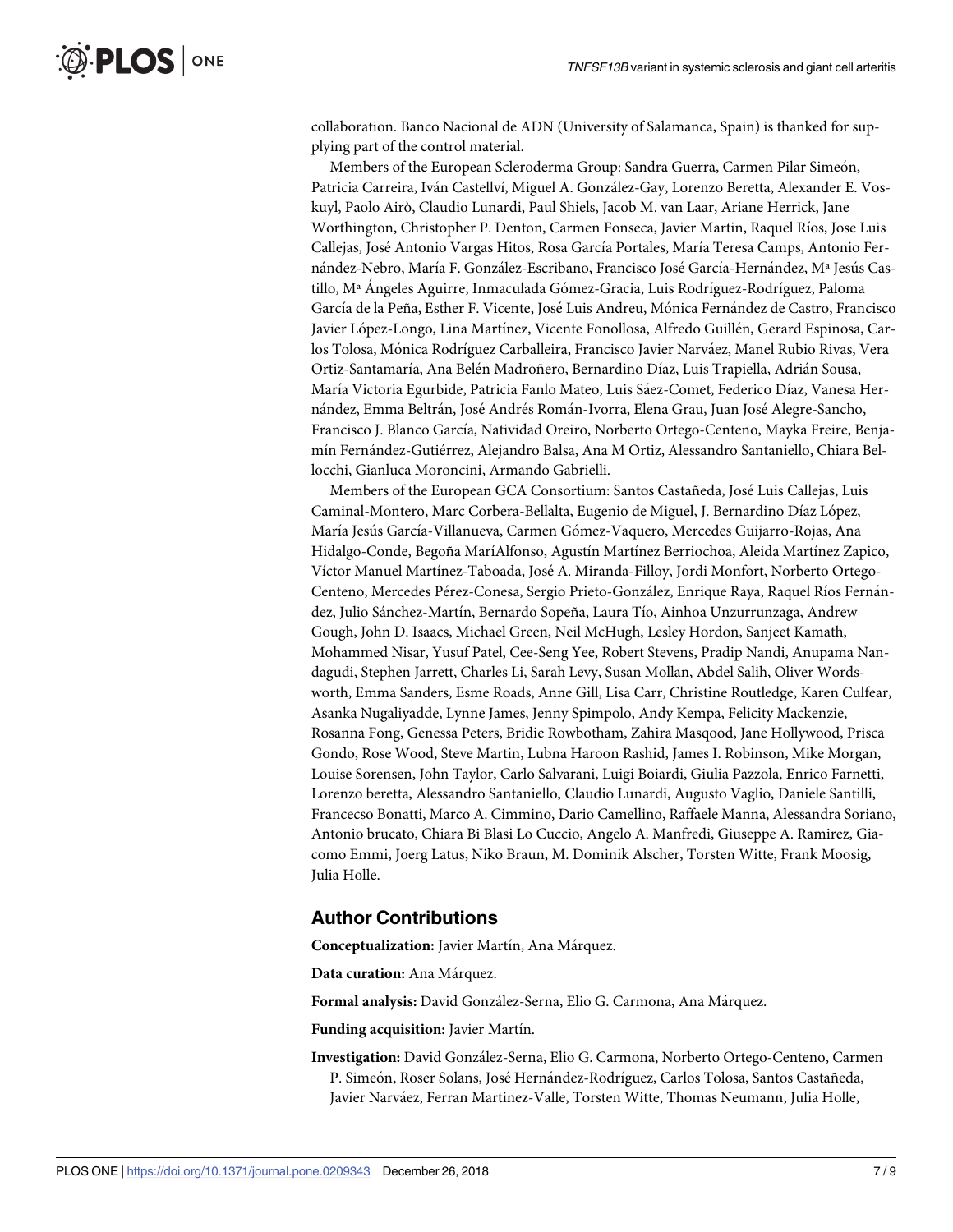<span id="page-7-0"></span>Lorenzo Beretta, Luigi Boiardi, Giacomo Emmi, Marco A. Cimmino, Augusto Vaglio, Ariane L. Herrick, Christopher P. Denton, Carlo Salvarani, María C. Cid, Ann W. Morgan, Carmen Fonseca, Miguel A. González-Gay, Javier Martín, Ana Márquez.

Methodology: David González-Serna, Elio G. Carmona, Ana Márquez.

Project administration: Javier Martín, Ana Márquez.

Resources: Norberto Ortego-Centeno, Carmen P. Simeón, Roser Solans, José Hernández-Rodríguez, Carlos Tolosa, Santos Castañeda, Javier Narváez, Ferran Martinez-Valle, Torsten Witte, Thomas Neumann, Julia Holle, Lorenzo Beretta, Luigi Boiardi, Giacomo Emmi, Marco A. Cimmino, Augusto Vaglio, Ariane L. Herrick, Christopher P. Denton, Carlo Salvarani, María C. Cid, Ann W. Morgan, Carmen Fonseca, Miguel A. González-Gay.

**Supervision:** Ana Márquez.

**Validation:** Ana Ma´rquez.

**Writing – original draft:** Ana Ma´rquez.

**Writing – review & editing:** David Gonza´lez-Serna, Elio G. Carmona, Norberto Ortego-Centeno, Carmen P. Simeón, Roser Solans, José Hernández-Rodríguez, Carlos Tolosa, Santos Castañeda, Javier Narva´ez, Ferran Martinez-Valle, Torsten Witte, Thomas Neumann, Julia Holle, Lorenzo Beretta, Luigi Boiardi, Giacomo Emmi, Marco A. Cimmino, Augusto Vaglio, Ariane L. Herrick, Christopher P. Denton, Carlo Salvarani, Marı´a C. Cid, Ann W. Morgan, Carmen Fonseca, Miguel A. González-Gay, Javier Martín.

#### **References**

- **[1](#page-1-0).** Richard-Miceli C, Criswell LA. Emerging patterns of genetic overlap across autoimmune disorders. Genome Med. 2012; 4(1):6. <https://doi.org/10.1186/gm305> PMID: [22284131](http://www.ncbi.nlm.nih.gov/pubmed/22284131)
- **[2](#page-1-0).** Steri M, Orru V, Idda ML, Pitzalis M, Pala M, Zara I, et al. Overexpression of the Cytokine BAFF and Autoimmunity Risk. N Engl J Med. 2017; 376(17):1615–26. <https://doi.org/10.1056/NEJMoa1610528> PMID: [28445677](http://www.ncbi.nlm.nih.gov/pubmed/28445677)
- **[3](#page-1-0).** Mackay F, Schneider P, Rennert P, Browning J. BAFF AND APRIL: a tutorial on B cell survival. Annu Rev Immunol. 2003; 21:231–64. <https://doi.org/10.1146/annurev.immunol.21.120601.141152> PMID: [12427767](http://www.ncbi.nlm.nih.gov/pubmed/12427767)
- **[4](#page-1-0).** van der Geest KS, Abdulahad WH, Chalan P, Rutgers A, Horst G, Huitema MG, et al. Disturbed B cell homeostasis in newly diagnosed giant cell arteritis and polymyalgia rheumatica. Arthritis Rheumatol. 2014; 66(7):1927–38. <https://doi.org/10.1002/art.38625> PMID: [24623536](http://www.ncbi.nlm.nih.gov/pubmed/24623536)
- **[5](#page-1-0).** van der Geest KS, Abdulahad WH, Rutgers A, Horst G, Bijzet J, Arends S, et al. Serum markers associated with disease activity in giant cell arteritis and polymyalgia rheumatica. Rheumatology (Oxford). 2015; 54(8):1397–402.
- **[6](#page-1-0).** Forestier A, Guerrier T, Jouvray M, Giovannelli J, Lefevre G, Sobanski V, et al. Altered B lymphocyte homeostasis and functions in systemic sclerosis. Autoimmun Rev. 2018; 17(3):244–55. [https://doi.org/](https://doi.org/10.1016/j.autrev.2017.10.015) [10.1016/j.autrev.2017.10.015](https://doi.org/10.1016/j.autrev.2017.10.015) PMID: [29343447](http://www.ncbi.nlm.nih.gov/pubmed/29343447)
- **[7](#page-2-0).** Brkic Z, van Bon L, Cossu M, van Helden-Meeuwsen CG, Vonk MC, Knaapen H, et al. The interferon type I signature is present in systemic sclerosis before overt fibrosis and might contribute to its pathogenesis through high BAFF gene expression and high collagen synthesis. Ann Rheum Dis. 2016; 75 (8):1567–73. <https://doi.org/10.1136/annrheumdis-2015-207392> PMID: [26371289](http://www.ncbi.nlm.nih.gov/pubmed/26371289)
- **[8](#page-2-0).** Matsushita T, Hasegawa M, Yanaba K, Kodera M, Takehara K, Sato S. Elevated serum BAFF levels in patients with systemic sclerosis: enhanced BAFF signaling in systemic sclerosis B lymphocytes. Arthritis Rheum. 2006; 54(1):192–201. <https://doi.org/10.1002/art.21526> PMID: [16385515](http://www.ncbi.nlm.nih.gov/pubmed/16385515)
- **[9](#page-2-0).** Francois A, Chatelus E, Wachsmann D, Sibilia J, Bahram S, Alsaleh G, et al. B lymphocytes and B-cell activating factor promote collagen and profibrotic markers expression by dermal fibroblasts in systemic sclerosis. Arthritis Res Ther. 2013; 15(5):R168. <https://doi.org/10.1186/ar4352> PMID: [24289101](http://www.ncbi.nlm.nih.gov/pubmed/24289101)
- **[10](#page-3-0).** Hunder GG, Arend WP, Bloch DA, Calabrese LH, Fauci AS, Fries JF, et al. The American College of Rheumatology 1990 criteria for the classification of vasculitis. Introduction. Arthritis Rheum. 1990; 33 (8):1065–7. PMID: [2390119](http://www.ncbi.nlm.nih.gov/pubmed/2390119)